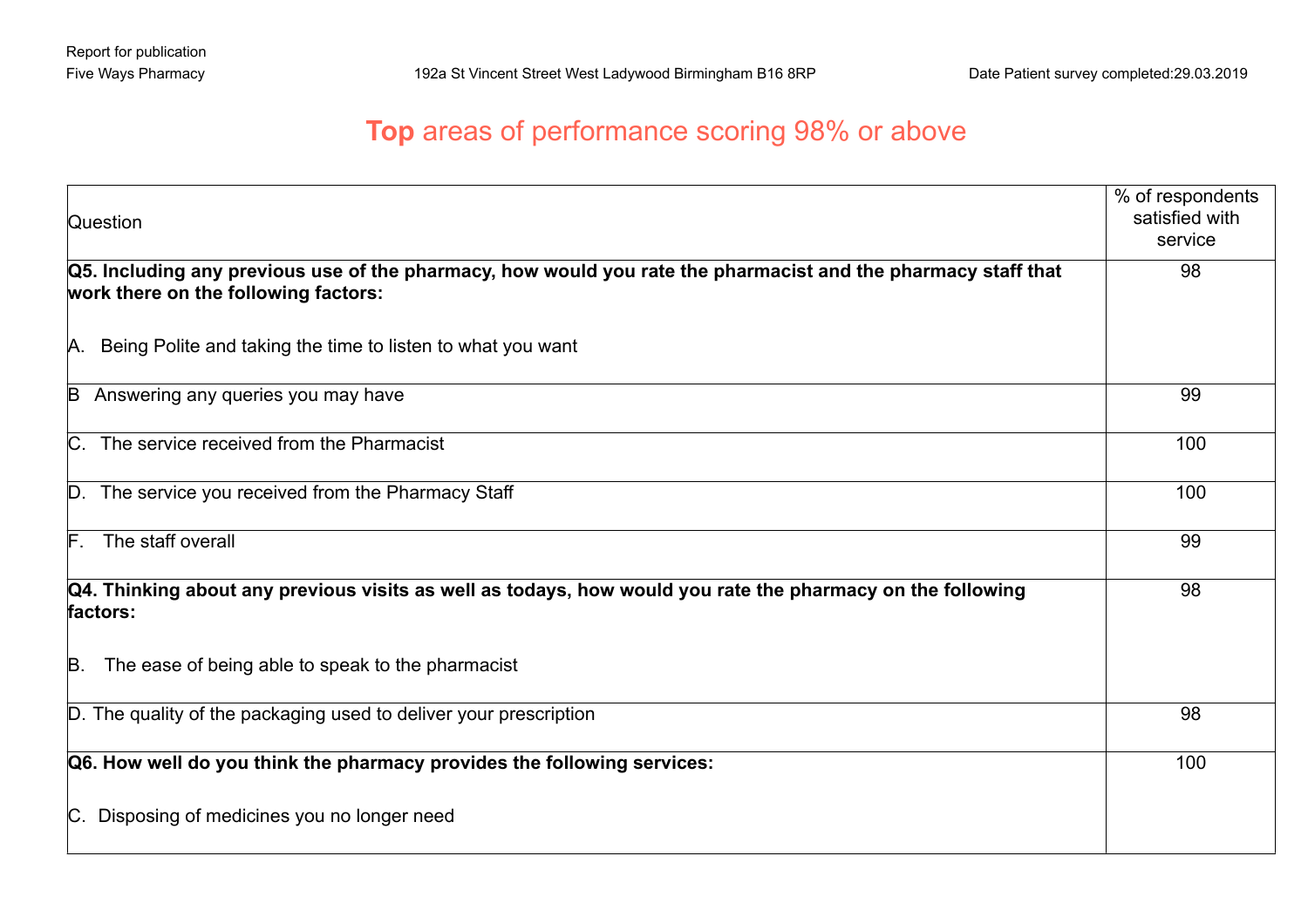## Areas in greatest need for **improvement**

| Question                                                                                                                                                                        | $%$ of<br>respondents<br>dissatisfied<br>with service | Action taken or planned (including timescale)                                                                                                                                                                                                                                                                                                                                 |
|---------------------------------------------------------------------------------------------------------------------------------------------------------------------------------|-------------------------------------------------------|-------------------------------------------------------------------------------------------------------------------------------------------------------------------------------------------------------------------------------------------------------------------------------------------------------------------------------------------------------------------------------|
| Q7. Have you ever been given advise about any of the<br>following by the pharmacist or pharmacy staff:<br>Stopping Smoking<br><b>Healthy Eating</b><br><b>Physical Exercise</b> | 20                                                    | Health Promotion Leaflets on Stop Smoking, Healthy Eating<br>and Physical Exercise and various other health topics are<br>being distributed to customers on a regular basis. An audit<br>folder has now been implemented to note when leaflets and<br>information has been provided to ensure information is being<br>provided to all customers. (Put in place by April 2019) |
|                                                                                                                                                                                 |                                                       |                                                                                                                                                                                                                                                                                                                                                                               |